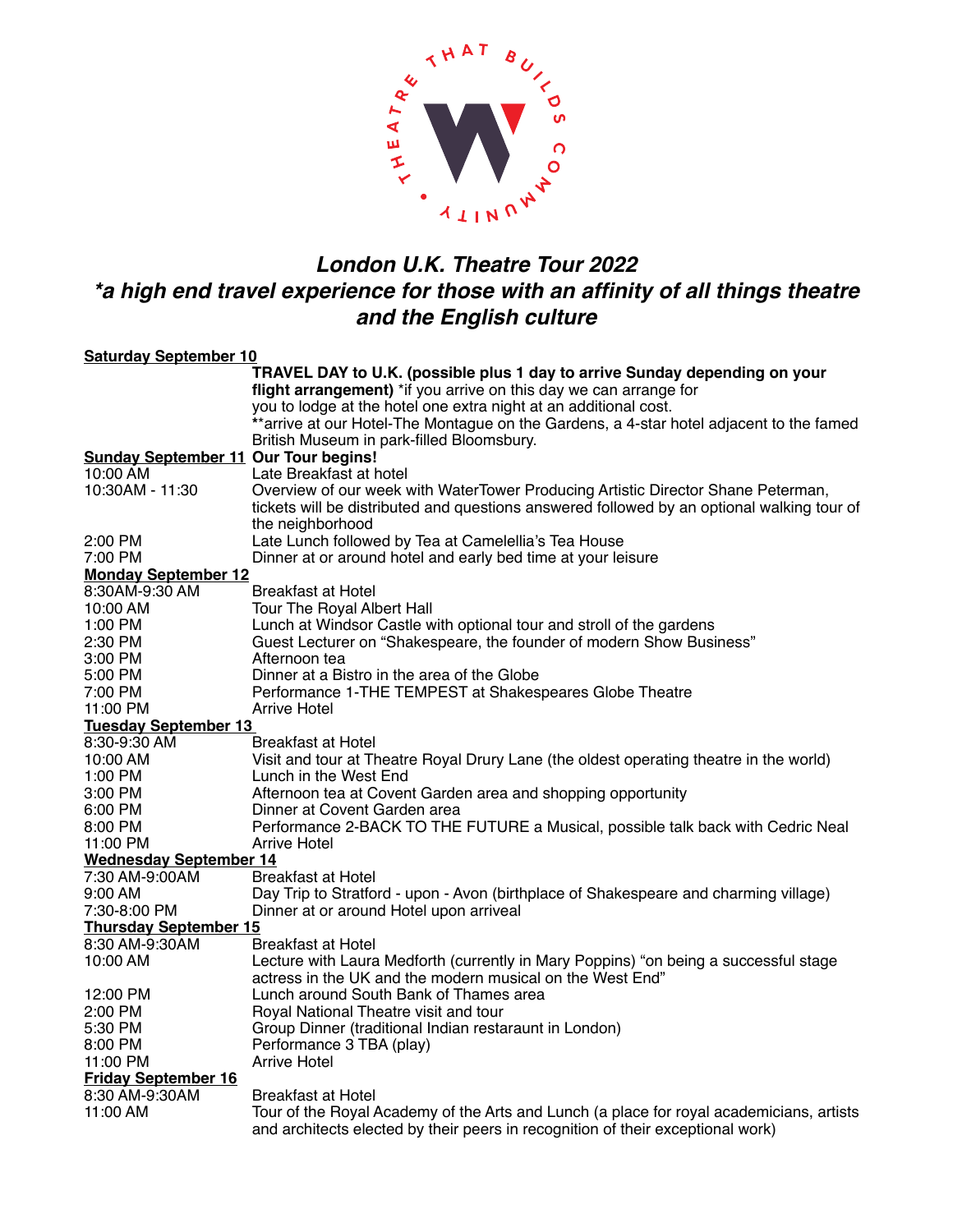| 2:00 PM                      | Free Afternoon/Early Evening to stroll, shop, rest, etc.                                                                                                                                                                                       |  |  |
|------------------------------|------------------------------------------------------------------------------------------------------------------------------------------------------------------------------------------------------------------------------------------------|--|--|
| 8:00 PM                      | Performance 4 TBA (musical)                                                                                                                                                                                                                    |  |  |
| 11:00 PM                     | Arrive Hotel                                                                                                                                                                                                                                   |  |  |
| <b>Saturday September 17</b> |                                                                                                                                                                                                                                                |  |  |
| 8:30 AM-9:30AM               | Breakfast at Hotel                                                                                                                                                                                                                             |  |  |
| 11:00 AM                     | Visit with local critic and producer to summarize the weeks viewings, etc.                                                                                                                                                                     |  |  |
| 2:00 PM                      | Performance 5 TBA Matinee (play)                                                                                                                                                                                                               |  |  |
| 6:00 PM                      | Farewell Dinner at The Goring Hotel, the last family-owned hotel in London, located in the<br>shadow of Buckingham Palace in elegant Belgravia. With its Michelin starred restaurant<br>and its century-old reputation for impeccable manners. |  |  |
| 10:00 PM                     | Arrive Hotel                                                                                                                                                                                                                                   |  |  |
| <b>Sunday September 18</b>   |                                                                                                                                                                                                                                                |  |  |
|                              | Check out of Hotel and Bus delivers to Heathrow Airport                                                                                                                                                                                        |  |  |
|                              | Travel Day back to USA (some travel +1 day depending on your flight arrangement)                                                                                                                                                               |  |  |

| <b>Group Name: WaterTower Theatre</b> | Destination: London, U.K.         |
|---------------------------------------|-----------------------------------|
| <b>Group Leaders: Shane Peterman</b>  | Tour Dates: September 11-18, 2022 |

**Tour Price:** \$2449 per person - double (2 in a room) occupancy

\*other occupancy configurations can be arranged

\*\*based on a group of 20+ paying participants, \*Details subject to change as trip approaches

| 1st Deposit:    | \$1000 per person       | <b>1st Deposit Due: 6/6/2022</b> |
|-----------------|-------------------------|----------------------------------|
| <b>Balance:</b> | \$1449 double occupancy | <b>Balance Due: 8/8/2022</b>     |

\*Payments may be made via check/cash in person at the box office or credit card through the box office via phone. If you are paying by credit card, please add 4% of your total amount you are paying on credit card to your amount due. You will need to notify the office before the due date above via e-mail that you would like to pay by CC. If you would like to pay the entire trip upfront, you may also do so by contacting the box office. All participants must agree to WaterTower Theatre's terms and conditions on the tour registration form by signing.

## **Your Tour Summary and Inclusion:**

ACCOMMODATION 7 nights in classic doubles at The Montague on the Gardens, London FOOD & DRINK Full English breakfast daily Traditional Indian Restaurant Dinner Farewell Dinner at The Goring Hotel PERFORMANCES (5) Two Musicals and three Plays DISCUSSIONS (3) Shakespeare The Modern West End Musical Discussion considering the weeks viewings DAY-TRIP (1) Stratford - upon - Avon , Birthplace of Shakespeare and Village TOURS (4) The Royal Albert Hall Theatre Royal Drury Lane Royal National Theatre Royal Academy of the Arts COACHING